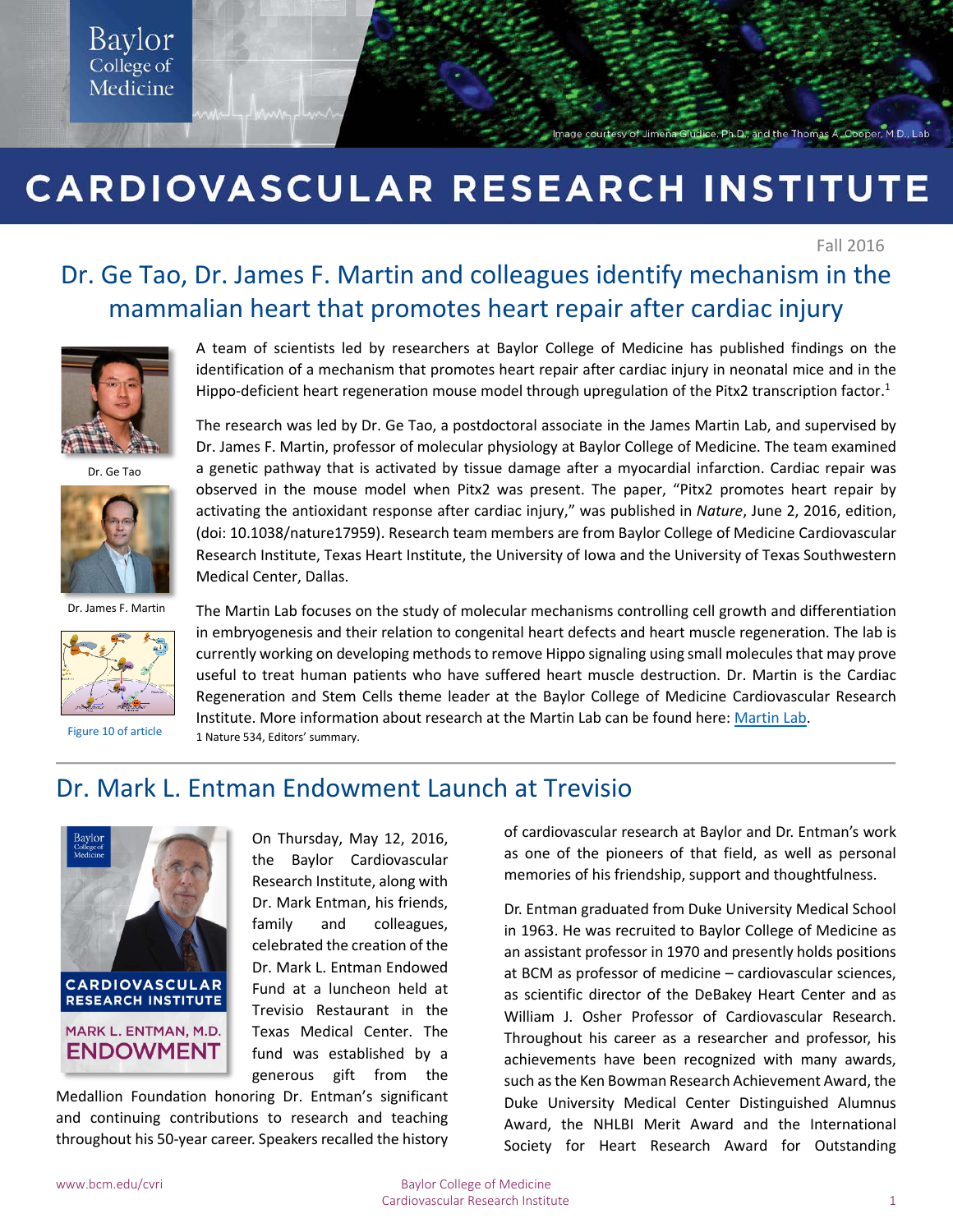Research. Dr. Entman has been continuously funded as a principal investigator by the National Institutes of Health since 1967 and is currently funded until 2017. He has served on numerous peer review committees and on editorial boards of all of the major journals associated with cardiovascular research, as well as acted as associate editor of *Circulation*. Dr. Entman's current research interests relate to molecular and cellular mechanism injury and repair in the myocardium.

The Dr. Mark L. Entman Endowed Fund welcomes contributions toward the goal of establishing an endowed chair for the Cardiovascular Research Institute. Endowment

funds will support cardiovascular research and education within the six themes of the Institute: Coronary Artery Disease, Atherosclerosis and Ischemia; Heart Failure and Cardiomyopathy; Arrhythmias and Channelopathies; Congenital Development Heart Disease; Aortopathy and Valvular Heart Disease; and Cardiac Regeneration and Stem Cells. Dr. Entman is a CVRI theme leader for Heart Failure and Cardiomyopathy.

For information about the Dr. Mark L. Entman Endowed Fund or to make a donation please contact Jennie Arevalo at [Jennie.Arevalo@bcm.edu](mailto:Jennie.Arevalo@bcm.edu) or 713-798-2145.





l



The Cardiovascular Research Institute at Baylor College of Medicine was established in 2012 as a key strategic initiative to enhance collaborative opportunities for research in cardiovascular sciences. The CVRI aims to provide administrative and research support to promote collaborative and interdisciplinary basic, translational, and clinical research. In the near future, the CVRI aims to develop educational tracks for students, residents, fellows, and junior faculty to train future leaders in basic, translational and clinical cardiovascular medicine and research. The Institute is led by Director Xander Wehrens, M.D., Ph.D., and Associate Director Biykem Bozkurt, M.D., Ph.D.

For more information about CVRI, please visit [www.bcm.edu/cvri,](http://www.bcm.edu/cvri)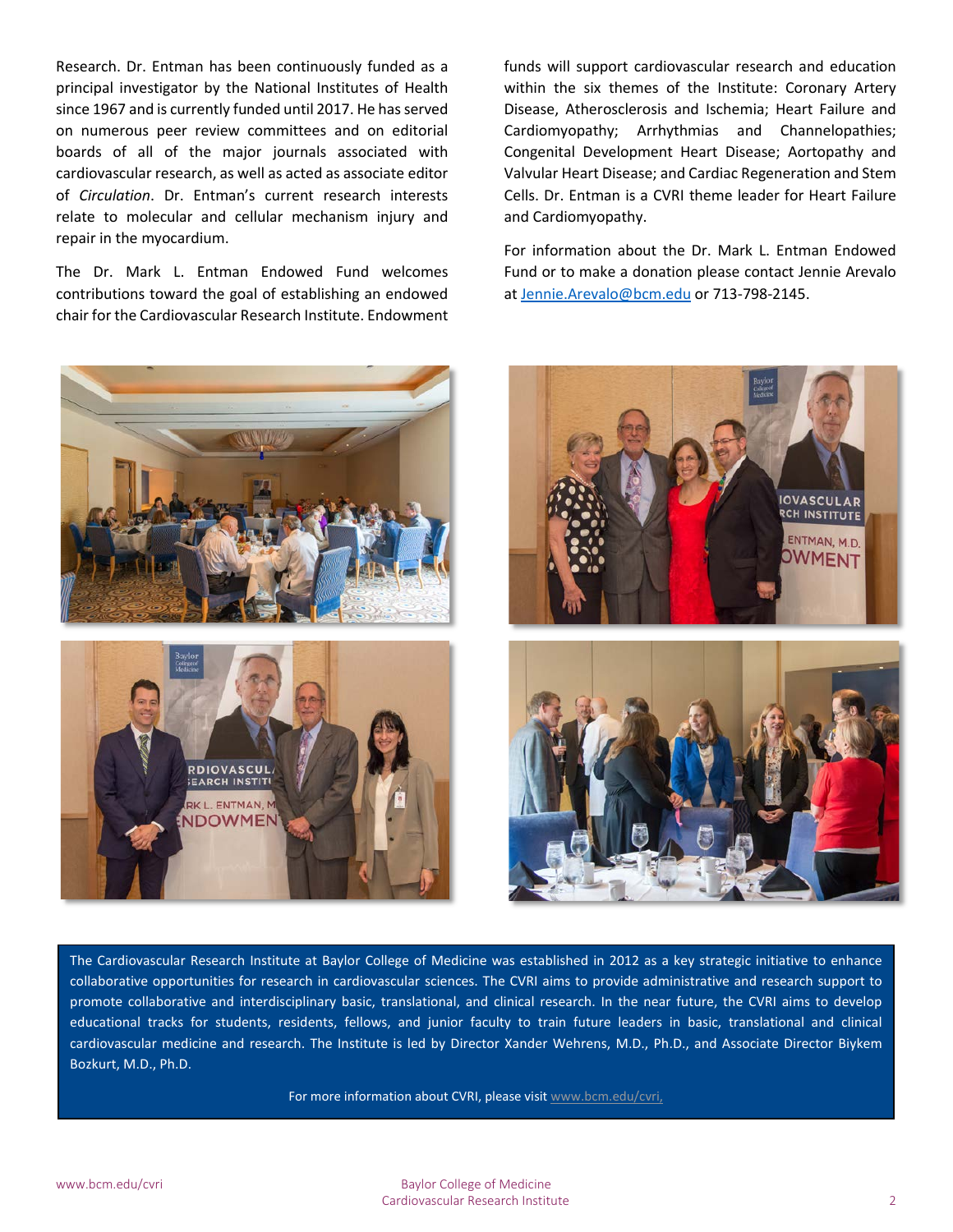### CVRI Seminar Series 2016-17

New series begins August 17 with Yong Xu, M.D., Ph.D.



We are pleased to announce that Yong Xu, M.D., Ph.D., will launch the CVRI Seminar Series for the new academic year. Dr. Xu will speak on Aug. 17 at noon in room 201A, Baylor College of Medicine, Main Campus, 1 Baylor Plaza. Dr. Xu's topic is "Estrogen actions in the brain amygdala regulate blood pressure." The presentation is based on a recent publication in *Hypertension,* titled, *"*Estrogen Receptor-α in the Medial Amygdala Prevents Stress-Induced Elevations in Blood Pressure in Females*," (Hypertension.* 2016; 67:1321-1330. DOI: 10.1161 /HYPERTENSIONAHA.116.07175.) The research project was led by Dr. Antentor Othrell Hinton Jr. and supervised by Dr. Xu.

Dr. Xu is an associate professor of pediatrics and nutrition at Baylor College of Medicine and a secondary associate professor in molecular and cellular biology at BCM. His professional interests involve research on CNS control of body weight, glucose and blood pressure to identify the novel neural circuits, neurotransmitters and intra-neuronal signals that are critical for coordinated control of body weight, feeding behavior, glucose balance and blood pressure. His lab is located at the Children's Nutrition Research Center.

Each fall and spring semester, CVRI presents a series of lunchtime seminars designed to inform cardiovascular physicians, scientists and clinical and research trainees of recent discoveries in cardiovascular research. These seminars are presented by distinguished physicians and researchers from noted institutions around the country and within the Texas Medical Center who have recently published and are actively involved in research. Seminars take place one Wednesday per month, from noon to 1 pm, and lunch is provided. Seminars are open to all faculty, staff and students who are interested. For more information about the CVRI Seminar Series, please visit: [CVRI Seminar Series](https://www.bcm.edu/research/centers/cardiovascular-research-institute/seminars)

### Fifth Annual CVRI Symposium – 2017

#### Mark your calendars for April 4, 2017!

CVRI's fifth annual symposium will be held in Rayzor Lounge and Cullen Auditorium at Main Baylor on April 4, 2017. The all-day event features lectures by noted experts and poster

sessions showcasing research projects completed by junior faculty, clinical fellows, postdoctoral researchers and BCM students. Additional information regarding sessions and registration links will be posted on the CVRI website at a later date.

CVRI is pleased to announce that Christine Seidman, M.D., director of the Brigham & Women's Cardiovascular

Genetics Center at Harvard Medical School and Howard Hughes Medical Institute Investigator, will be the symposium's keynote speaker. Dr. Seidman is a highly accomplished genetic researcher in hypertrophic cardiomyopathy in humans. She works closely with her

> husband, Jonathan Seidman, Ph.D., at the Seidman Lab at Harvard Medical School, and their work has provided fundamental insights into myocyte biology, enabled gene-based diagnosis, and defined novel therapeutic targets. Ongoing research includes molecular genetic analyses of cardiomyopathies, cardiac arrhythmias, cardiac structural disorders (congenital heart disease)

neurologic disorders, vascular abnormalities and premature coronary disease risk factors. For additional information about the Seidman Lab's research please visit[: Seidman Lab.](http://genetics.med.harvard.edu/seidman/?page_id=486)

Follow CVRI on Twitter!

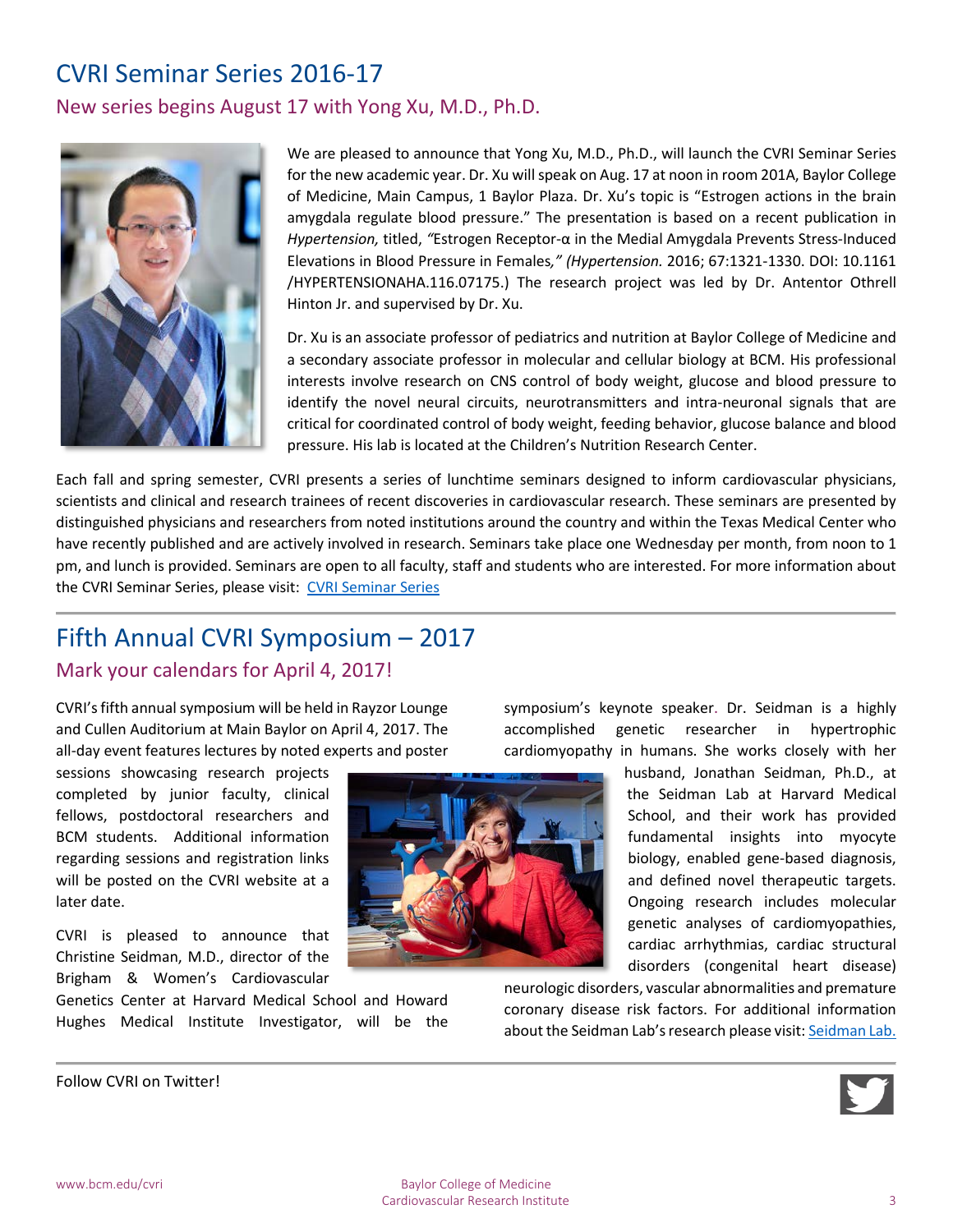### *From the Director*



#### **Xander Wehrens, M.D., Ph.D.**

*Director, Cardiovascular Research Institute Juanita P. Quigley Endowed Chair in Cardiology Professor, Department of Molecular Physiology and Biophysics Professor, Department of Medicine (in Cardiology) Co-Director, Medical Scientist Training Program*

One of the Cardiovascular Research Institute's core missions is to promote innovative research by facilitating new collaborations across affiliated departments and hospitals. With the goal of encouraging additional collaborative projects, we are introducing a quarterly newsletter to inform CVRI members of ongoing research and recent notable achievements.

Collaborative research is highlighted in our featured paper from Dr. Jim Martin's lab. Under Dr. Martin's direction, scientists from Baylor College of Medicine, Texas Heart Institute, the University of Iowa and the University of Texas Southwestern Medical Center investigated antioxidant response in cardiac injury. Their findings will provide new insights into potential therapies to treat heart failure. Their success is proof that inter-institutional partnerships can produce significant scientific breakthroughs. In recognition of his team's accomplishments, Dr. Martin was recently announced as one of the recipients of the 2016 DeBakey Research Awards.

Together, CVRI institutions and scientists form a repository of medical knowledge that has few equals in medical research. Membership in CVRI offers an extraordinary opportunity to create partnerships with scientists who can provide transformative insights into ongoing research. The Institute's goal is to provide a platform to share this knowledge in order to more quickly translate scientific discoveries into effective, innovative clinical therapies.

I hope you will feel free to reach out to me to share your projects and discoveries to ensure that the dialogue continues.

# glehr

### CVRI Member Profile

Dr. Andrew Landstrom, M.D., Ph.D.



Andrew Landstrom, M.D., Ph.D., is a clinical fellow in pediatrics and cardiology, instructor in pediatrics and postdoctoral research fellow in molecular physiology and biophysics at Baylor College of Medicine. He earned his Ph.D. in molecular pharmacology from Mayo Graduate School and M.D. from Mayo Medical School, with an internship and residency at the Department of Pediatrics, Baylor College of Medicine.

As a physician-scientist, Dr. Landstrom's research focuses on uncovering the genetic and molecular causes of sudden cardiac arrest, with the ultimate goal of applying his findings in a clinical setting

as a pediatric electrophysiologist. Dr. Landstrom has published extensively on the role of junctophilin type 2 (JPH2) and calcium dysregulation in sudden death-predisposing arrhythmias and cardiac diseases, initially expanding his research to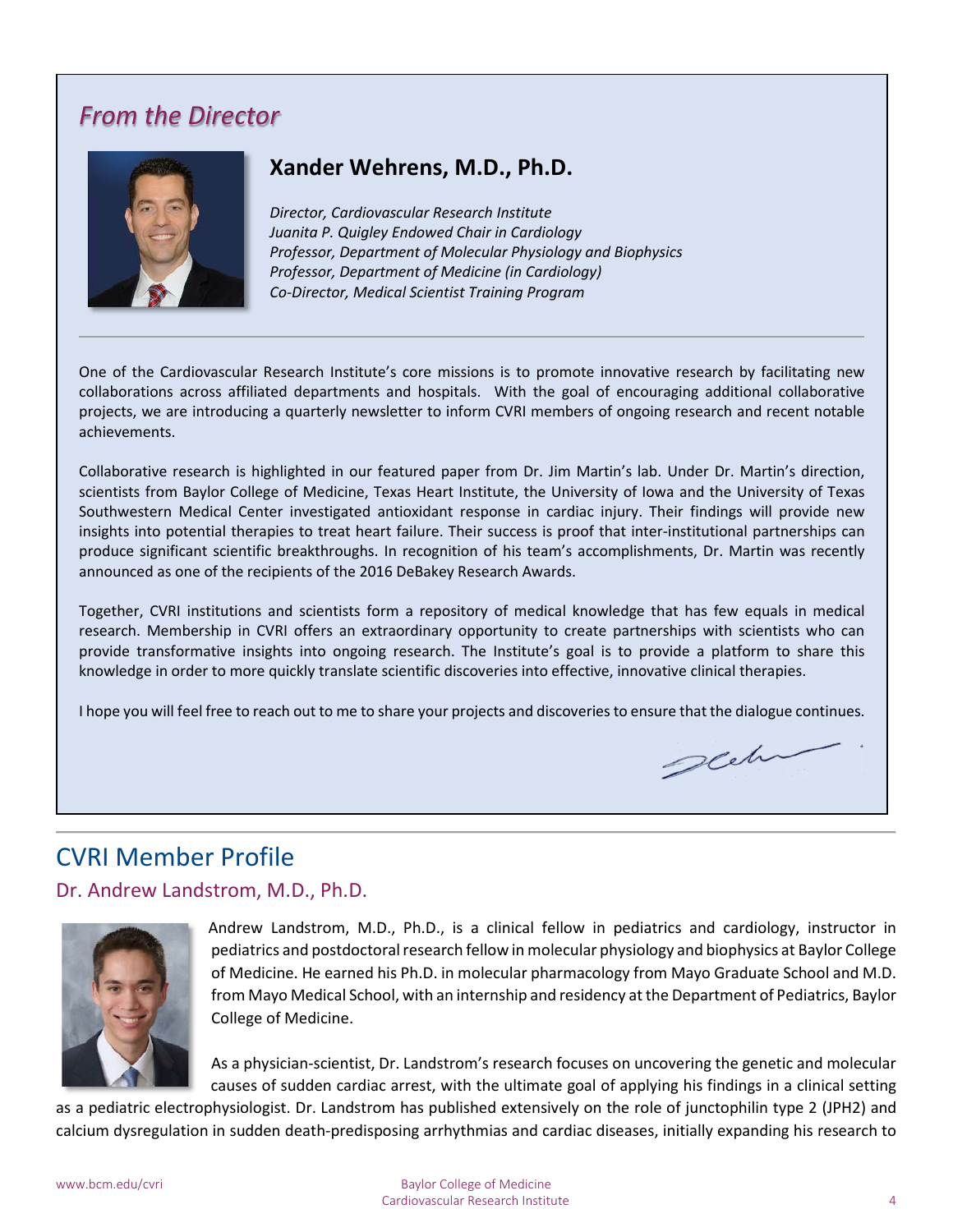the genetics of cardiovascular disease and cellular physiology, and then to the electrical system of the heart. His interest in research at the fringes of pediatric cardiology medical knowledge grew from his experiences treating children who were

critically ill or at risk of sudden death without a medical explanation.

Dr. Landstrom recently worked with Dr. Mark Anderson, Osler Professor and chief of medicine at Johns Hopkins, to learn a specific technique for isolating the small number of cells of mouse hearts that make up the pacemaker, knowledge that will support his research interests in the heart and its electrical system. His most recent publication (see image), ["Novel long QT syndrome-associated](http://www.sciencedirect.com.ezproxyhost.library.tmc.edu/science/article/pii/S0167527316310877)  [missense mutation, L762F, in CACNA1C-encoded L-type](http://www.sciencedirect.com.ezproxyhost.library.tmc.edu/science/article/pii/S0167527316310877)  [calcium channel imparts a slower inactivation tau and](http://www.sciencedirect.com.ezproxyhost.library.tmc.edu/science/article/pii/S0167527316310877)  [increased sustained and window current,"](http://www.sciencedirect.com.ezproxyhost.library.tmc.edu/science/article/pii/S0167527316310877) reflects his interests in genetics, cellular electrophysiology and



pediatric cardiology. The article will be published in the *International Journal of Cardiology*, vol. 220, 1 October 2016, doi:10.1016/j.ijcard.2016.06.081.

For more information about Dr. Landstrom's research, please visit his BCM webpage here: [Andrew Landstrom, MD, PhD.](https://www.bcm.edu/people/view/andrew-landstrom-m-d-ph-d/b1f2ecb9-ffed-11e2-be68-080027880ca6)

### Baylor College of Medicine | American Heart Association Heart Walk 2016 Heart Walk scheduled for November 5 in the Texas Medical Center

SAVE THE DATES! Baylor College of Medicine's "Ace of Hearts" Team will once again participate in the American Heart Association's Heart Walk. This year, it's easier than ever to participate as the walk will take place in the Texas Medical Center! A Baylor kickoff event is being planned for Thursday, Aug. 24, to provide forms, information and hand out t-shirts to the participants. Watch for further announcements about the kickoff on the CVRI website at [www.bcm.edu/CVRI](http://www.bcm.edu/CVRI) and the [BCM BeWell](https://www.bcm.edu/careers/benefits/bcm-bewell) page. To sign up individually or create a team under the Baylor "Ace of Hearts" banner, please visit the [Baylor College of Medicine Heart Walk Page.](http://www.kintera.org/faf/teams/groupTeamList.asp?ievent=1152412&lis=1&kntae1152412=347F2C1414FC4217BC2C08DD17719009&tlteams=6727332)

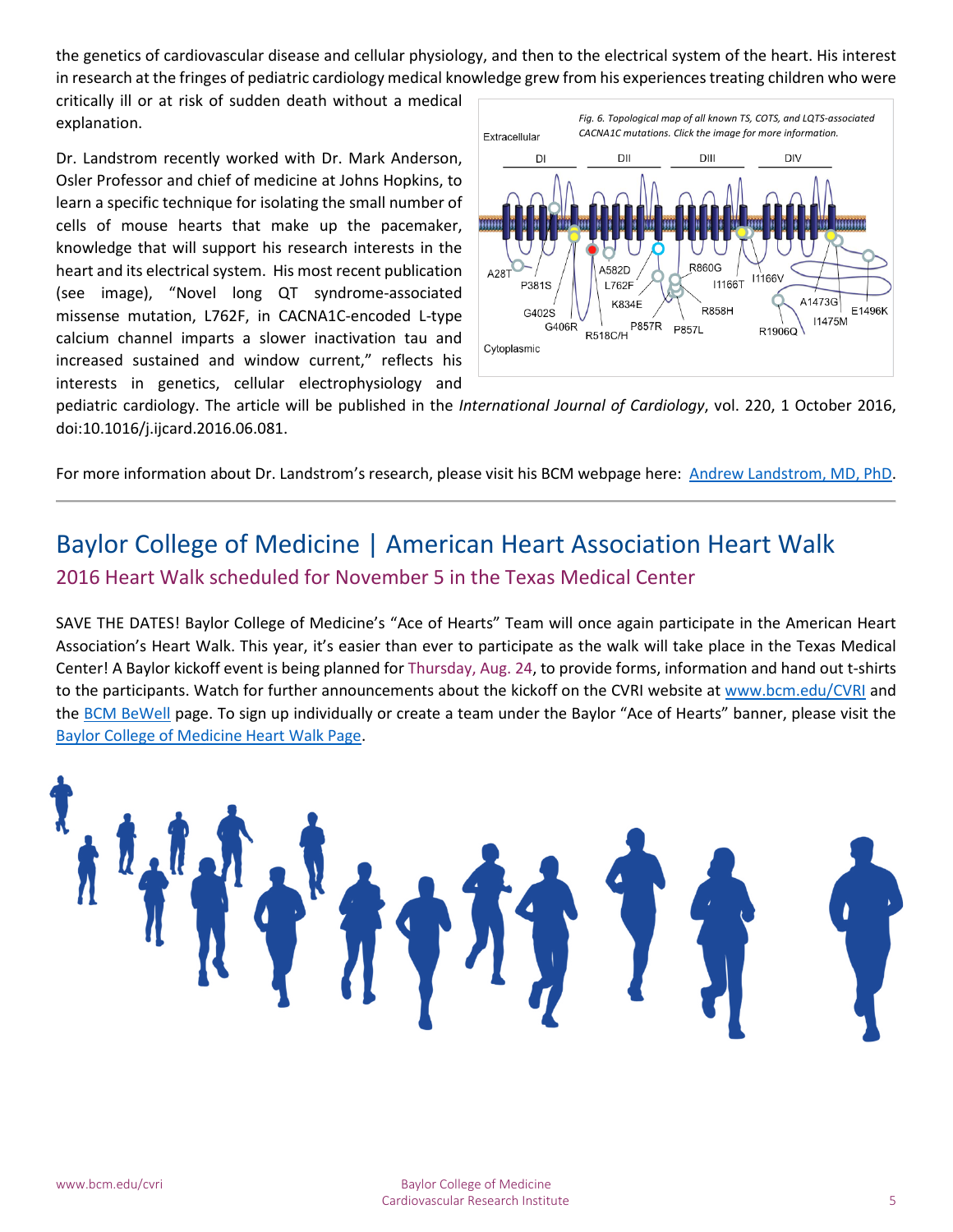### CVRI Member Selected Publications

[Compartment syndrome of the foot associated](https://www.scopus.com/inward/record.uri?eid=2-s2.0-84959486647&partnerID=40&md5=ccfcb483c83405b9e487e0d940e5f220)  [with a delayed presentation of acute limb ischemia](https://www.scopus.com/inward/record.uri?eid=2-s2.0-84959486647&partnerID=40&md5=ccfcb483c83405b9e487e0d940e5f220) Barshes, N. R., Pisimisis, G, Kougias, P.

Journal of Vascular Surgery Volume 63, Issue 3, March 2016, Pages 819-822

#### [Relation of Cardiac Dysfunction to Rhythm](https://www.scopus.com/inward/record.uri?eid=2-s2.0-84959512396&partnerID=40&md5=57c8537fe9827bfb5b5227ee11b49038) [Abnormalities in Patients with Duchenne or Becker](https://www.scopus.com/inward/record.uri?eid=2-s2.0-84959512396&partnerID=40&md5=57c8537fe9827bfb5b5227ee11b49038)  [Muscular Dystrophies](https://www.scopus.com/inward/record.uri?eid=2-s2.0-84959512396&partnerID=40&md5=57c8537fe9827bfb5b5227ee11b49038)

Chiang, D.Y., Allen, H.D., Kim, J.J., Valdes, S.O., Wang, Y., Pignatelli, R.H., Lotze, T.E., Miyake, C.Y.

American Journal of Cardiology Volume 117, Issue 8, 15 April 2016, Pages 1349-1354

[Results of Open Surgical Repair in Patients with](https://www.scopus.com/inward/record.uri?eid=2-s2.0-84957670113&partnerID=40&md5=a821f05f6a86b69636a69c388ef2c515)  [Marfan Syndrome and Distal Aortic Dissection](https://www.scopus.com/inward/record.uri?eid=2-s2.0-84957670113&partnerID=40&md5=a821f05f6a86b69636a69c388ef2c515)

Coselli, J.S., Green, S.Y., Price, M.D., Hash, J.A., Ouyang, Y., Volguina, I.V., Preventza, O., De La Cruz, K.I., LeMaire, S.A.

Annals of Thoracic Surgery Volume 101, Issue 6, 1 June 2016, Pages 2193-2201

#### [Outcomes of 3309 thoracoabdominal aortic](https://www.scopus.com/inward/record.uri?eid=2-s2.0-84963700107&partnerID=40&md5=368ebe6c5161bd6fce3bbac7e6c5133a)  [aneurysm repairs](https://www.scopus.com/inward/record.uri?eid=2-s2.0-84963700107&partnerID=40&md5=368ebe6c5161bd6fce3bbac7e6c5133a)

Coselli, J.S. , LeMaire, S.A., Preventza, O., De La Cruz, K.I., Cooley, D.A., Price, M.D., Stolz, A.P., Green, S.Y., Arredondo, C.N., Rosengart, T.K.

Journal of Thoracic and Cardiovascular Surgery Volume 151, Issue 5, 1 May 2016, Pages 1323-1338

#### [Plasma Levels of Endothelial Microparticles Bearing](https://www.scopus.com/inward/record.uri?eid=2-s2.0-84958749791&partnerID=40&md5=c1cfbaf8bbc7c67c2e1287ebd2f80ff9)  [Monomeric C-reactive protein are Increased in](https://www.scopus.com/inward/record.uri?eid=2-s2.0-84958749791&partnerID=40&md5=c1cfbaf8bbc7c67c2e1287ebd2f80ff9)  [Peripheral Artery Disease](https://www.scopus.com/inward/record.uri?eid=2-s2.0-84958749791&partnerID=40&md5=c1cfbaf8bbc7c67c2e1287ebd2f80ff9)

Crawford, J. R, Trial, J.A., Nambi, V., Hoogeveen, R.C., Taffet, G.E., Entman, M.L.

Journal of Cardiovascular Translational Research Volume 9, Issue 3, 1 June 2016, Pages 184-193

[Efficacy of Angiotensin-Converting Enzyme](https://www.scopus.com/inward/record.uri?eid=2-s2.0-84957645131&partnerID=40&md5=1ff246f32e361003b1363437c57ad45f)  [Inhibitors and Angiotensin-Receptor Blockers in](https://www.scopus.com/inward/record.uri?eid=2-s2.0-84957645131&partnerID=40&md5=1ff246f32e361003b1363437c57ad45f)  [Coronary Artery Disease without Heart Failure in](https://www.scopus.com/inward/record.uri?eid=2-s2.0-84957645131&partnerID=40&md5=1ff246f32e361003b1363437c57ad45f)  [the Modern Statin Era: a Meta-Analysis of](https://www.scopus.com/inward/record.uri?eid=2-s2.0-84957645131&partnerID=40&md5=1ff246f32e361003b1363437c57ad45f)  [Randomized-Controlled Trials](https://www.scopus.com/inward/record.uri?eid=2-s2.0-84957645131&partnerID=40&md5=1ff246f32e361003b1363437c57ad45f)

Hoang, V., Alam. M., Addison, D., Macedo, F., Virani, S., Birnbaum, Y.

Cardiovascular Drugs and Therapy Volume 30, Issue 2, 1 April 2016, Pages 189-198

#### [A heartbreaking pleasure](https://www.scopus.com/inward/record.uri?eid=2-s2.0-84955312126&partnerID=40&md5=494450cf7951960bf287abebc35ea3b7)

Liu, G., Khalid, U., Birnbaum, Y., Hamzeh, I.R.

International Journal of Cardiology Volume 204, 1 February 2016, Pages 177-178

#### [Risk factors for development of endocarditis and](https://www.scopus.com/inward/record.uri?eid=2-s2.0-84957455125&partnerID=40&md5=a8bff57582ee921afbd6d6ecfe40fb37)  reintervention [in patients undergoing right](https://www.scopus.com/inward/record.uri?eid=2-s2.0-84957455125&partnerID=40&md5=a8bff57582ee921afbd6d6ecfe40fb37)  [ventricle to pulmonary artery valved conduit](https://www.scopus.com/inward/record.uri?eid=2-s2.0-84957455125&partnerID=40&md5=a8bff57582ee921afbd6d6ecfe40fb37)

#### [placement](https://www.scopus.com/inward/record.uri?eid=2-s2.0-84957455125&partnerID=40&md5=a8bff57582ee921afbd6d6ecfe40fb37)

Mery, C.M., Guzman-Pruneda, F.A., De Leon, L.E., Zhang, W., Terwelp, M.D., Bocchini, C.E., Adachi, I., Heinle, J.S., McKenzie, E.D., Fraser, C.D., Jr.

Journal of Thoracic and Cardiovascular Surgery Volume 151, Issue 2, 1 February 2016, Pages 432-439

[Reassessing risk factors in pediatric patients with](https://www.scopus.com/inward/record.uri?eid=2-s2.0-84958786964&partnerID=40&md5=4cd34c99a06342b424a3788fa7a7a61c)  [pacemakers implanted for atrioventricular block:](https://www.scopus.com/inward/record.uri?eid=2-s2.0-84958786964&partnerID=40&md5=4cd34c99a06342b424a3788fa7a7a61c)  [The impact of nonsustained ventricular tachycardia](https://www.scopus.com/inward/record.uri?eid=2-s2.0-84958786964&partnerID=40&md5=4cd34c99a06342b424a3788fa7a7a61c) Niu, M.C., Morris, S.A., Krenek, M., De La Uz, C.M., Pedroza, C., Miyake, C.Y., Kim, J.J., Valdes, S.O.

Journal of Cardiovascular Electrophysiology Volume 27, Issue 4, 1 April 2016, Pages 471-479

#### [Case-based educational intervention to assess](https://www.scopus.com/inward/record.uri?eid=2-s2.0-84953924192&partnerID=40&md5=bff8bfea1fcdf8fde9266e3615edc7cf)  [change in providers' knowledge](https://www.scopus.com/inward/record.uri?eid=2-s2.0-84953924192&partnerID=40&md5=bff8bfea1fcdf8fde9266e3615edc7cf) and attitudes [towards the 2013 American College of](https://www.scopus.com/inward/record.uri?eid=2-s2.0-84953924192&partnerID=40&md5=bff8bfea1fcdf8fde9266e3615edc7cf)  [Cardiology/American Heart Association Cholesterol](https://www.scopus.com/inward/record.uri?eid=2-s2.0-84953924192&partnerID=40&md5=bff8bfea1fcdf8fde9266e3615edc7cf)  [Management Guideline](https://www.scopus.com/inward/record.uri?eid=2-s2.0-84953924192&partnerID=40&md5=bff8bfea1fcdf8fde9266e3615edc7cf)

Pokharel, Y., Steinberg, L., Chan, W., Akeroyd, J.M., Jones, P.H., Nambi, V., Nasir, K., Petersen, L., Ballantyne, C.M., Virani, S.S.

Atherosclerosis Volume 246, March 01, 2016, Pages 115-120

#### [Guideline-Directed Medication Use in Patients with](https://www.scopus.com/inward/record.uri?eid=2-s2.0-84959081362&partnerID=40&md5=5be3dbfd5ff6230a8ed28db692ce9f37)  [Heart Failure with Reduced Ejection Fraction in](https://www.scopus.com/inward/record.uri?eid=2-s2.0-84959081362&partnerID=40&md5=5be3dbfd5ff6230a8ed28db692ce9f37)  [India: American College of Cardiology's PINNACLE](https://www.scopus.com/inward/record.uri?eid=2-s2.0-84959081362&partnerID=40&md5=5be3dbfd5ff6230a8ed28db692ce9f37)  [India Quality Improvement Program](https://www.scopus.com/inward/record.uri?eid=2-s2.0-84959081362&partnerID=40&md5=5be3dbfd5ff6230a8ed28db692ce9f37)

Pokharel, Y., Wei, J., Hira, R.S., Kaira, A., Shore, S., Kerkar, P.G., Kumar, G., Risch, S., Vicera, V., Oetgen, W.J., Deswal, A., Turakhia, M.P., Glusenkamp, N., Virani, S.S.

Clinical Cardiology Volume 39, Issue 3, 1 March 2016, Pages 145-149

#### [Efficacy and safety of catheter-based rheolytic and](https://www.scopus.com/inward/record.uri?eid=2-s2.0-84975129647&partnerID=40&md5=d9cee66c1cfafc8413bf4b321e163e57)  [aspiration thrombectomy in children](https://www.scopus.com/inward/record.uri?eid=2-s2.0-84975129647&partnerID=40&md5=d9cee66c1cfafc8413bf4b321e163e57) Qureshi, A.M., Petit, C.J., Crystal, M.A., Liou, A. Justino, H.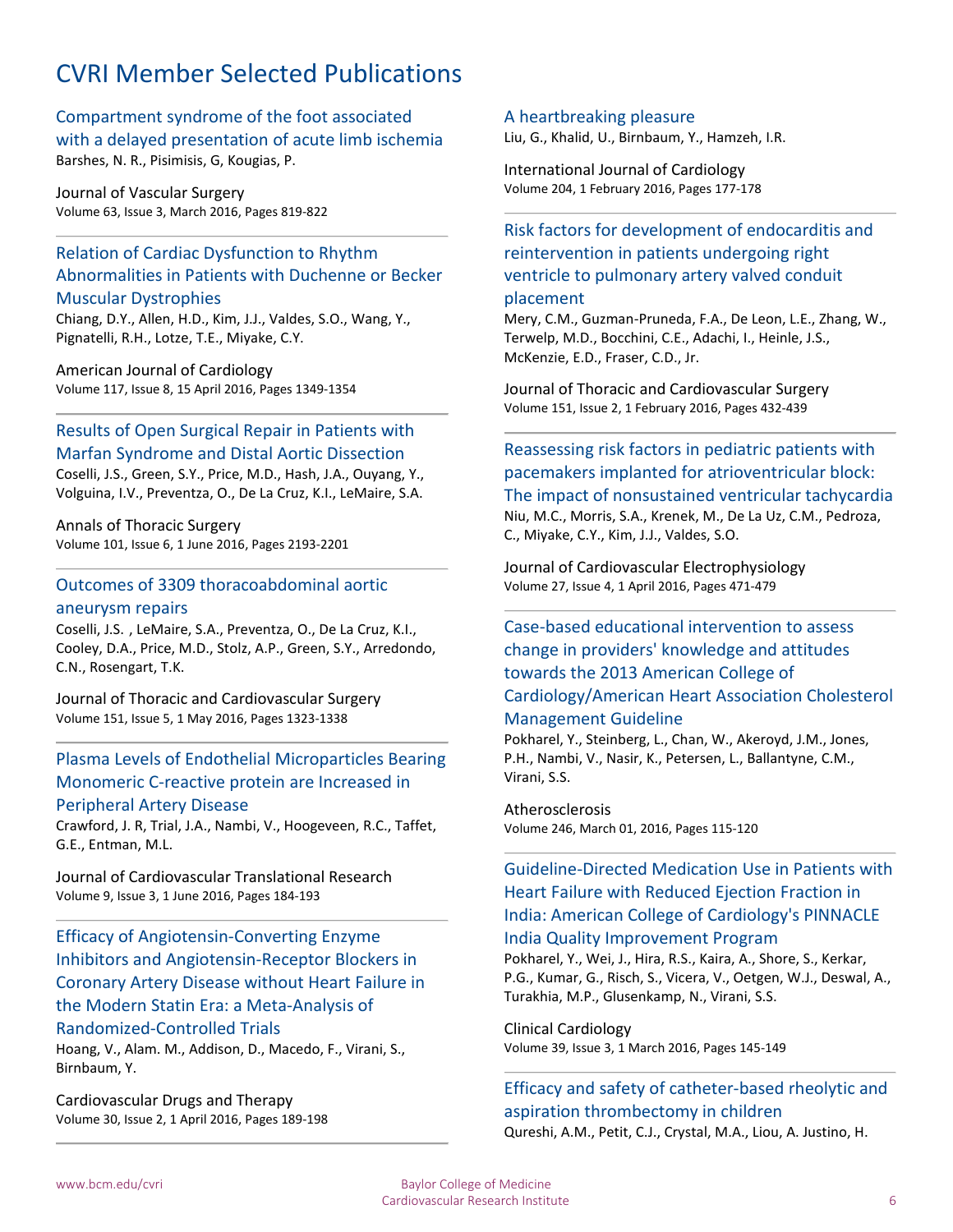Catheterization and Cardiovascular Interventions Volume 87, Issue 7, 1 June 2016, Pages 1273-1280

[Prediction of imminent, severe deterioration of](https://www.scopus.com/inward/record.uri?eid=2-s2.0-84975148257&partnerID=40&md5=9fb599d2b4421efb84ff50557b244937)  [children with parallel circulations using real-time](https://www.scopus.com/inward/record.uri?eid=2-s2.0-84975148257&partnerID=40&md5=9fb599d2b4421efb84ff50557b244937)  [processing of physiologic data](https://www.scopus.com/inward/record.uri?eid=2-s2.0-84975148257&partnerID=40&md5=9fb599d2b4421efb84ff50557b244937)

Rusin, C.G., Acosta, S.I., Shekerdemian, L.S., Vu, E.L., Bavare, A.C., Myers, R.B., Patterson, L.W., Brady, K.M., Penny, D. J.

Journal of Thoracic and Cardiovascular Surgery Volume 152, Issue 1, 1 July 2016, Pages 171-177

[Association of Late Gadolinium Enhancement and](https://www.scopus.com/inward/record.uri?eid=2-s2.0-84958280645&partnerID=40&md5=5e63b39460f9d52affaa75b1d77a4526)  [Degree of Left Ventricular Hypertrophy Assessed](https://www.scopus.com/inward/record.uri?eid=2-s2.0-84958280645&partnerID=40&md5=5e63b39460f9d52affaa75b1d77a4526)  [on Cardiac Magnetic Resonance Imaging with](https://www.scopus.com/inward/record.uri?eid=2-s2.0-84958280645&partnerID=40&md5=5e63b39460f9d52affaa75b1d77a4526)  [Ventricular Tachycardia in Children with](https://www.scopus.com/inward/record.uri?eid=2-s2.0-84958280645&partnerID=40&md5=5e63b39460f9d52affaa75b1d77a4526)  [Hypertrophic Cardiomyopathy](https://www.scopus.com/inward/record.uri?eid=2-s2.0-84958280645&partnerID=40&md5=5e63b39460f9d52affaa75b1d77a4526) Spinner, J.A., Noel, C.V., Denfield, S.W., Krishnamurthy, R., Jeewa, A., Dreyer, W.J., Maskatia, S.A.

American Journal of Cardiology Volume 117, Issue 8, 15 April 2016, Pages 1342-1348

#### [Mitral valve replacement for inflow obstruction of](https://www.scopus.com/inward/record.uri?eid=2-s2.0-84959370918&partnerID=40&md5=4c7f2e5aa8ffea8e6eee3faea86ed933)  [left ventricular assist device in a child with](https://www.scopus.com/inward/record.uri?eid=2-s2.0-84959370918&partnerID=40&md5=4c7f2e5aa8ffea8e6eee3faea86ed933)  [restrictive cardiomyopathy](https://www.scopus.com/inward/record.uri?eid=2-s2.0-84959370918&partnerID=40&md5=4c7f2e5aa8ffea8e6eee3faea86ed933)

Tunuguntla, H., Denfield, S.W., McKenzie, E.D., Adachi, I.

Journal of Thoracic and Cardiovascular Surgery Volume 151, Issue 1, 1 January 2016, Pages e11-e13

#### [Provider understanding of the 2013 ACC/AHA](https://www.scopus.com/inward/record.uri?eid=2-s2.0-84950119968&partnerID=40&md5=72c4d2fecb5df016cc7071e1c977de73)  [cholesterol guideline](https://www.scopus.com/inward/record.uri?eid=2-s2.0-84950119968&partnerID=40&md5=72c4d2fecb5df016cc7071e1c977de73)

Virani, S.S., Pokharel, Y., Steinberg, L., Chan, W., Akeroyd, J.M., Gowani, S.A., Kalra, A., Polsani, V., Miedema, M.D., Jones, P.H., Nambi, V., Petersen, L.A., Ballantyne, C.M.

Journal of Clinical Lipidology Volume 10, Issue 3, 1 May 2016, Pages 497-504.e4

#### [AKT2 Promotes Bone Marrow Cell-Mediated Aortic](https://www.scopus.com/inward/record.uri?eid=2-s2.0-84963680081&partnerID=40&md5=744c70d8abe0e843051dcf4728741987)  [Protection in Mice](https://www.scopus.com/inward/record.uri?eid=2-s2.0-84963680081&partnerID=40&md5=744c70d8abe0e843051dcf4728741987)

Zou, S., Ren, P., Zhang, L., Azares, A.R., Zhang, S., Coselli, J.S., Shen, Y.H., LeMaire, S.A.

Annals of Thoracic Surgery Volume 101, Issue 6, 1 June 2016, Pages 2085-2096

### Not a member?

If you have received this newsletter and are not currently a member of CVRI, we invite you to submit an application for membership in one of Baylor College of Medicine's strongest strategic initiatives, the Cardiovascular Research Institute.

Please fill out the [online membership form](https://ictr.research.bcm.edu/R5T80IF3WH2/CVRIMembershipApp/CVRIMembershipApplication.aspx) on [CVRI's membership page.](https://www.bcm.edu/research/centers/cardiovascular-research-institute/membership)

Many benefits will be extended to you as a CVRI member, including:

- Access to a central repository of human tissue samples and core lab functions
- Collaborative opportunities for investigators, physicians, centers and institutes to foster cross-cutting opportunities and innovative translational research opportunities at BCM, the Texas Medical Center and globally
- Opportunities for pilot grant funding for collaborative research projects in selected years
- Administrative support for submission of multi-investigator grants, program project grant proposals and clinical trial agreements
- Listing on the BCM CVRI website and in the member database
- Participation in Institute retreats, seminars, grant workshops and other activities

For more information about CVRI membership benefits, contact Jennie Arevalo at [Jennie.Arevalo@bcm.edu](mailto:Jennie.Arevalo@bcm.edu) or 713-798-2145 or Sharon Lahey at [Sharon.Lahey@bcm.edu](mailto:Sharon.Lahey@bcm.edu) or 713-798-6580.